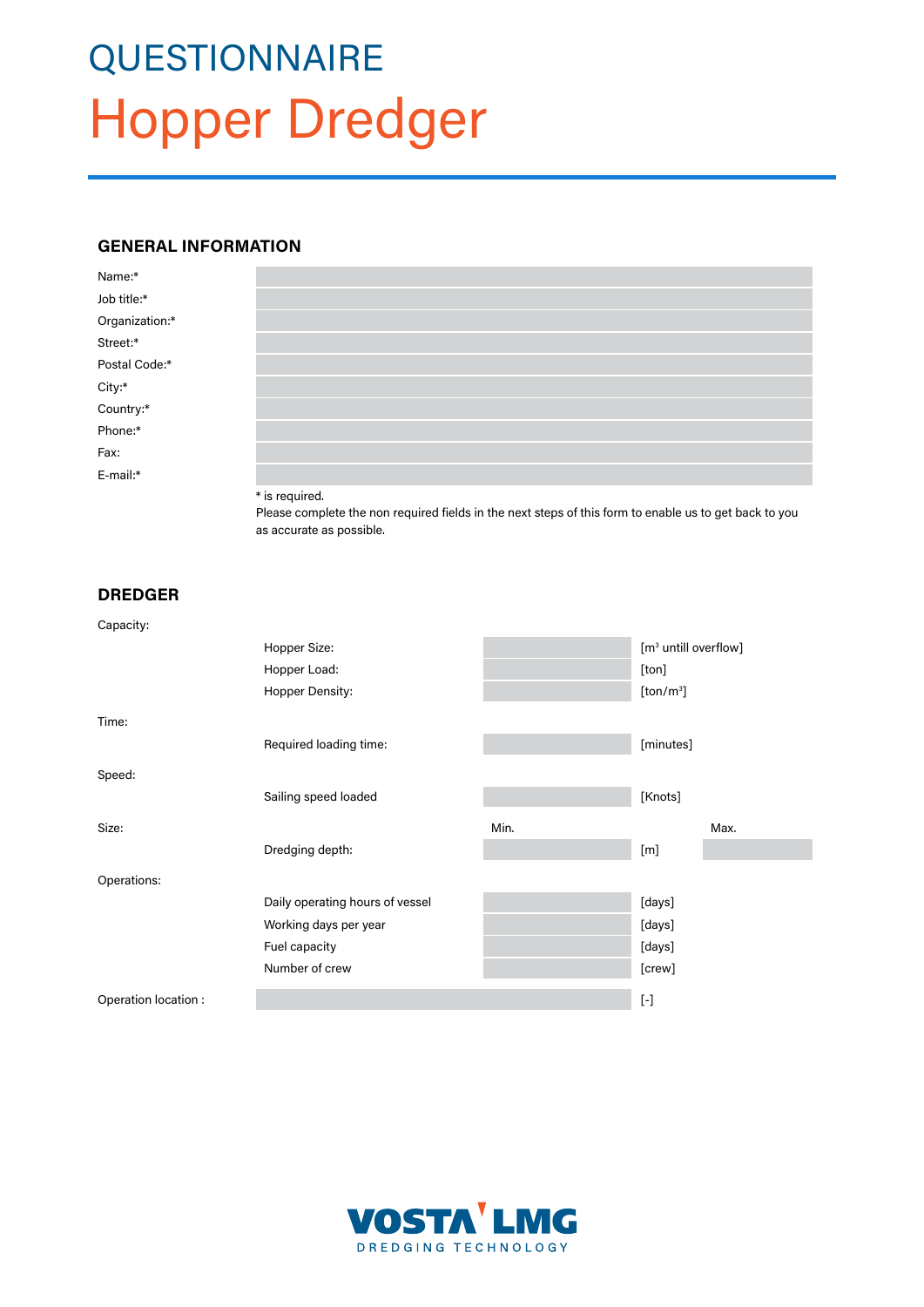# **DREDGING SITE**

| <b>Operation Area:</b>     |                                         |                  |                                                                                                                                                                                                                                                                                                                                                                                                                                                                                                                                                                                                                                                                                                                                                                                                                                                                                                                                                                                                                                                                                                                     |
|----------------------------|-----------------------------------------|------------------|---------------------------------------------------------------------------------------------------------------------------------------------------------------------------------------------------------------------------------------------------------------------------------------------------------------------------------------------------------------------------------------------------------------------------------------------------------------------------------------------------------------------------------------------------------------------------------------------------------------------------------------------------------------------------------------------------------------------------------------------------------------------------------------------------------------------------------------------------------------------------------------------------------------------------------------------------------------------------------------------------------------------------------------------------------------------------------------------------------------------|
|                            | Coastal areas:                          |                  | $[\cdot] % \centering \includegraphics[width=0.9\textwidth]{images/TrDiS/N-Architecture.png} % \caption{The first two different values of the parameter $\Sigma$ with the same time. The first two different values of the parameter $\Sigma$. The first two different values of the parameter $\Sigma$. The first two different values of the parameter $\Sigma$. The first two different values of the parameter $\Sigma$. The first two different values of the parameter $\Sigma$. The first two different values of the parameter $\Sigma$. The first two different values of the parameter $\Sigma$. The first two different values of the parameter $\Sigma$. The first two different values of the parameter $\Sigma$. The first two different values of the parameter $\Sigma$. The first two different values of the parameter $\Sigma$. The first two different values of the parameter $\Sigma$. The first two different values of the parameter $\Sigma$. The first two different values of the parameter $\Sigma$. The first two different values of the parameter $\Sigma$. The first two different$ |
|                            | Rivers:                                 |                  |                                                                                                                                                                                                                                                                                                                                                                                                                                                                                                                                                                                                                                                                                                                                                                                                                                                                                                                                                                                                                                                                                                                     |
|                            | Inland waterways:                       |                  | $[\cdot] % \centering \includegraphics[width=0.9\textwidth]{images/TrDiM-Architecture.png} % \caption{The first two different values of $S$ and $S$ is the same as in Figure \ref{fig:10}. The first two different values of $S$ is the same as in Figure \ref{fig:10}. The second two different values of $S$ is the same as in Figure \ref{fig:10}.} \label{fig:TrDiM-Architecture}$                                                                                                                                                                                                                                                                                                                                                                                                                                                                                                                                                                                                                                                                                                                              |
|                            | Ocean:                                  |                  |                                                                                                                                                                                                                                                                                                                                                                                                                                                                                                                                                                                                                                                                                                                                                                                                                                                                                                                                                                                                                                                                                                                     |
| <b>Ambient Conditions:</b> |                                         |                  |                                                                                                                                                                                                                                                                                                                                                                                                                                                                                                                                                                                                                                                                                                                                                                                                                                                                                                                                                                                                                                                                                                                     |
|                            | Ambient temperature:                    |                  | $\rm [^\circ C]$                                                                                                                                                                                                                                                                                                                                                                                                                                                                                                                                                                                                                                                                                                                                                                                                                                                                                                                                                                                                                                                                                                    |
|                            | Water temperature                       |                  | $\rm [^\circ C]$                                                                                                                                                                                                                                                                                                                                                                                                                                                                                                                                                                                                                                                                                                                                                                                                                                                                                                                                                                                                                                                                                                    |
|                            | Relative humidity:                      |                  | [%]                                                                                                                                                                                                                                                                                                                                                                                                                                                                                                                                                                                                                                                                                                                                                                                                                                                                                                                                                                                                                                                                                                                 |
|                            | Current:                                |                  | [m/s]                                                                                                                                                                                                                                                                                                                                                                                                                                                                                                                                                                                                                                                                                                                                                                                                                                                                                                                                                                                                                                                                                                               |
| Project Work:              |                                         |                  |                                                                                                                                                                                                                                                                                                                                                                                                                                                                                                                                                                                                                                                                                                                                                                                                                                                                                                                                                                                                                                                                                                                     |
|                            | Maintaining waterways                   |                  | [yes/no]                                                                                                                                                                                                                                                                                                                                                                                                                                                                                                                                                                                                                                                                                                                                                                                                                                                                                                                                                                                                                                                                                                            |
|                            | Construction                            |                  | [yes/no]                                                                                                                                                                                                                                                                                                                                                                                                                                                                                                                                                                                                                                                                                                                                                                                                                                                                                                                                                                                                                                                                                                            |
|                            | Reclamation                             |                  | [yes/no]                                                                                                                                                                                                                                                                                                                                                                                                                                                                                                                                                                                                                                                                                                                                                                                                                                                                                                                                                                                                                                                                                                            |
|                            | Mining                                  |                  | [yes/no]                                                                                                                                                                                                                                                                                                                                                                                                                                                                                                                                                                                                                                                                                                                                                                                                                                                                                                                                                                                                                                                                                                            |
| Soil Characteristics:      |                                         |                  |                                                                                                                                                                                                                                                                                                                                                                                                                                                                                                                                                                                                                                                                                                                                                                                                                                                                                                                                                                                                                                                                                                                     |
|                            |                                         | Grain size (d50) |                                                                                                                                                                                                                                                                                                                                                                                                                                                                                                                                                                                                                                                                                                                                                                                                                                                                                                                                                                                                                                                                                                                     |
|                            | Clay:                                   |                  | [mm]                                                                                                                                                                                                                                                                                                                                                                                                                                                                                                                                                                                                                                                                                                                                                                                                                                                                                                                                                                                                                                                                                                                |
|                            | Gravel:                                 |                  | [mm]                                                                                                                                                                                                                                                                                                                                                                                                                                                                                                                                                                                                                                                                                                                                                                                                                                                                                                                                                                                                                                                                                                                |
|                            | Sand:                                   |                  | [mm]                                                                                                                                                                                                                                                                                                                                                                                                                                                                                                                                                                                                                                                                                                                                                                                                                                                                                                                                                                                                                                                                                                                |
|                            | Silt:                                   |                  | [mm]                                                                                                                                                                                                                                                                                                                                                                                                                                                                                                                                                                                                                                                                                                                                                                                                                                                                                                                                                                                                                                                                                                                |
|                            | Mud:                                    |                  | [mm]                                                                                                                                                                                                                                                                                                                                                                                                                                                                                                                                                                                                                                                                                                                                                                                                                                                                                                                                                                                                                                                                                                                |
|                            | <b>Other Material:</b>                  |                  | [mm]                                                                                                                                                                                                                                                                                                                                                                                                                                                                                                                                                                                                                                                                                                                                                                                                                                                                                                                                                                                                                                                                                                                |
|                            |                                         |                  |                                                                                                                                                                                                                                                                                                                                                                                                                                                                                                                                                                                                                                                                                                                                                                                                                                                                                                                                                                                                                                                                                                                     |
|                            | Density of soil on sea bottom           |                  | [mm]                                                                                                                                                                                                                                                                                                                                                                                                                                                                                                                                                                                                                                                                                                                                                                                                                                                                                                                                                                                                                                                                                                                |
|                            | Type of soil:                           |                  | [free flowing / firmly packed]                                                                                                                                                                                                                                                                                                                                                                                                                                                                                                                                                                                                                                                                                                                                                                                                                                                                                                                                                                                                                                                                                      |
|                            | Large stones or other obstacles such as |                  |                                                                                                                                                                                                                                                                                                                                                                                                                                                                                                                                                                                                                                                                                                                                                                                                                                                                                                                                                                                                                                                                                                                     |
|                            | tree trunks expected?                   |                  | [yes/no]                                                                                                                                                                                                                                                                                                                                                                                                                                                                                                                                                                                                                                                                                                                                                                                                                                                                                                                                                                                                                                                                                                            |
|                            |                                         |                  |                                                                                                                                                                                                                                                                                                                                                                                                                                                                                                                                                                                                                                                                                                                                                                                                                                                                                                                                                                                                                                                                                                                     |